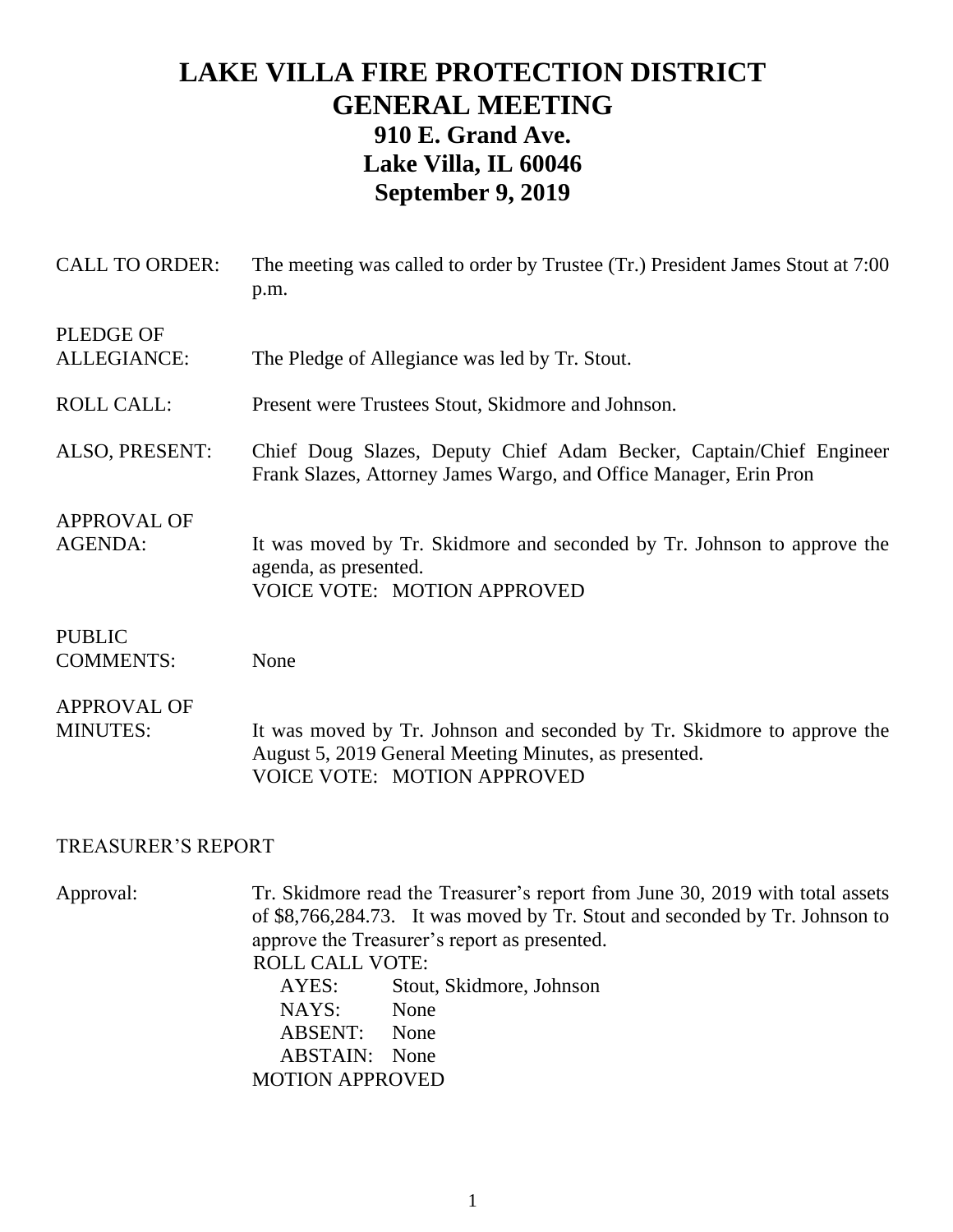| <b>Payment of Bills:</b>                         | It was moved by Tr. Johnson and seconded by Tr. Stout to approve the<br>September 2019 bills to be paid in the amount of \$658,449.34, as read by Tr.<br>Skidmore.<br>AYES:<br>Stout, Skidmore, Johnson<br>NAYS:<br>None<br><b>ABSENT:</b><br>None<br><b>ABSTAIN:</b><br>None<br><b>MOTION APPROVED</b>                                                                                                      |
|--------------------------------------------------|--------------------------------------------------------------------------------------------------------------------------------------------------------------------------------------------------------------------------------------------------------------------------------------------------------------------------------------------------------------------------------------------------------------|
| <b>OLD BUSINESS</b>                              |                                                                                                                                                                                                                                                                                                                                                                                                              |
| <b>Station 2 Renovation:</b>                     | Tr. Stout and Chief Slazes informed the Board about the latest Construction<br>Meeting and the current status of the renovation.                                                                                                                                                                                                                                                                             |
| 2018/2019 Audit:                                 | The Board was advised of the field work for the audit that was conducted the<br>week of August 12, 2019.                                                                                                                                                                                                                                                                                                     |
| Lieutenant Testing and<br><b>Hiring Process:</b> | Chief Slazes informed the Board that 41 applications were picked up for the<br>Lieutenant positions. Completed applications are due by 9/20/2019.                                                                                                                                                                                                                                                            |
| <b>NEW BUSINESS</b>                              | <b>No New Business</b>                                                                                                                                                                                                                                                                                                                                                                                       |
| REPORTS FROM ADMINISTRATION                      |                                                                                                                                                                                                                                                                                                                                                                                                              |
| Chief's Report:                                  | Chief Doug Slazes stated that the Firefighter/Paramedics had 284 total calls<br>for the month of August 2019. Of these calls, 185 were EMS with 145<br>Transports. There was one building fire, one vehicle fire, 11 auto accidents,<br>six mutual aid to the scene calls, and 16 change of quarters. Chief Slazes<br>advised the Board that we are currently 247 calls ahead versus this time last<br>year. |
|                                                  | Chief Slazes let the Board know of other activities, meetings, and events the<br>Department has attended.                                                                                                                                                                                                                                                                                                    |
| <b>Station/Maintenance</b><br>Report:            | Captain Frank Slazes reported on station and vehicle maintenance over the<br>month of August.                                                                                                                                                                                                                                                                                                                |
| <b>Attorney Report:</b>                          | None                                                                                                                                                                                                                                                                                                                                                                                                         |
| <b>Trustees Report:</b>                          | None                                                                                                                                                                                                                                                                                                                                                                                                         |
| <b>CLOSED</b><br><b>SESSION:</b>                 | None                                                                                                                                                                                                                                                                                                                                                                                                         |